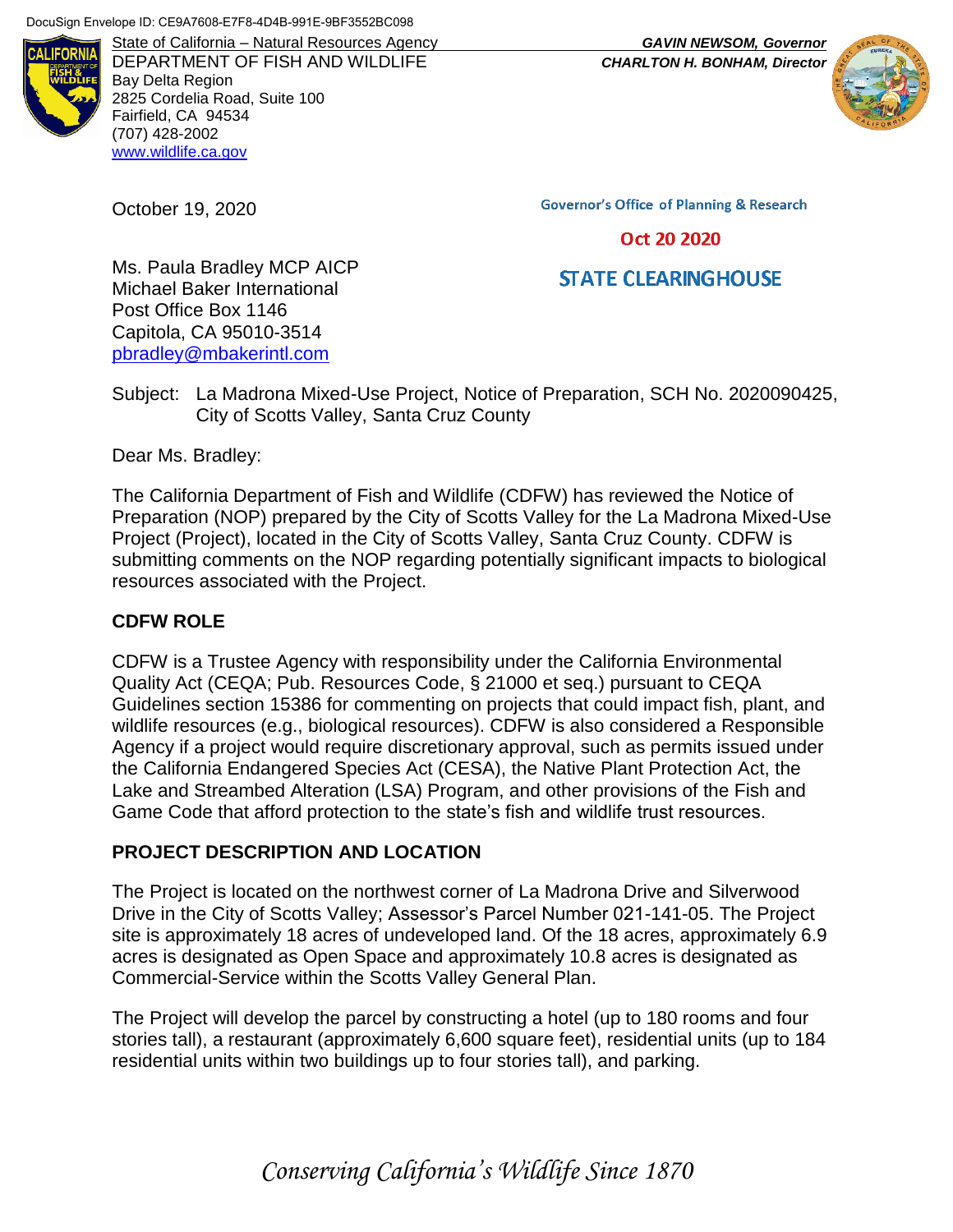Ms. Paula Bradley MCP AICP Michael Baker International October 19, 2020 Page 2 of 8

The Project will not change the parcel's 6.9-acre Open Space designation; however, of the 10.8 acres currently designated as Commercial-Service, 6.6 acres will require a General Plan Amendment and Zone change from Commercial-Service to Residential Very High Density.

## **ENVIRONMENTAL SETTING**

Sufficient information regarding the environmental setting is necessary to understand the Project, its alternative's (if applicable), and significant impacts on the environment (CEQA Guidelines, §§15125 and 15360). CDFW recommends that the CEQA document prepared for the Project provide baseline habitat assessments for special-status plant, fish, and wildlife species located and potentially located within the Project area and surrounding lands, including all rare, threatened, or endangered species (CEQA Guidelines, §15380). Threatened, endangered, and other special-status species that are known to occur, or have the potential to occur in or near the Project site, include, but are not limited to:

- Choris' popcornflower (*Plagiobothrys chorisianus* var. *chorisianus*), 1B.2
- Kellogg's horkelia (*Horkelia cuneata* var. *sericea*), 1B.1
- Northern curly-leaved monardella (*Monardella sinuata* ssp. *nigrescens*), 1B.2
- Santa Cruz wallflower (*Erysimum teretifolium*), FE, SE, 1B.1
- Swamp harebell (*Campanula californica*), 1B.2
- Yellow rail (*Coturnicops noveboracensis*), SSC
- Zayante band-winged grasshopper (*Trimerotropis infantilis*), FE

Source: CDFW, California Natural Diversity Database, 2020 FE = Federally Endangered; SE = State Endangered; SSC = State Species of Special Concern

## CNPS Plant Ranks

• 1B = Rare, Threatened, or Endangered in California and Elsewhere

## CNPS Threat Ranks

- 0.1-Seriously threatened in California (over 80% of occurrences threatened / high degree and immediacy of threat)
- 0.2-Moderately threatened in California (20-80% occurrences threatened / moderate degree and immediacy of threat)

Habitat descriptions and species profiles should include information from multiple sources: aerial imagery, historical and recent survey data, field reconnaissance,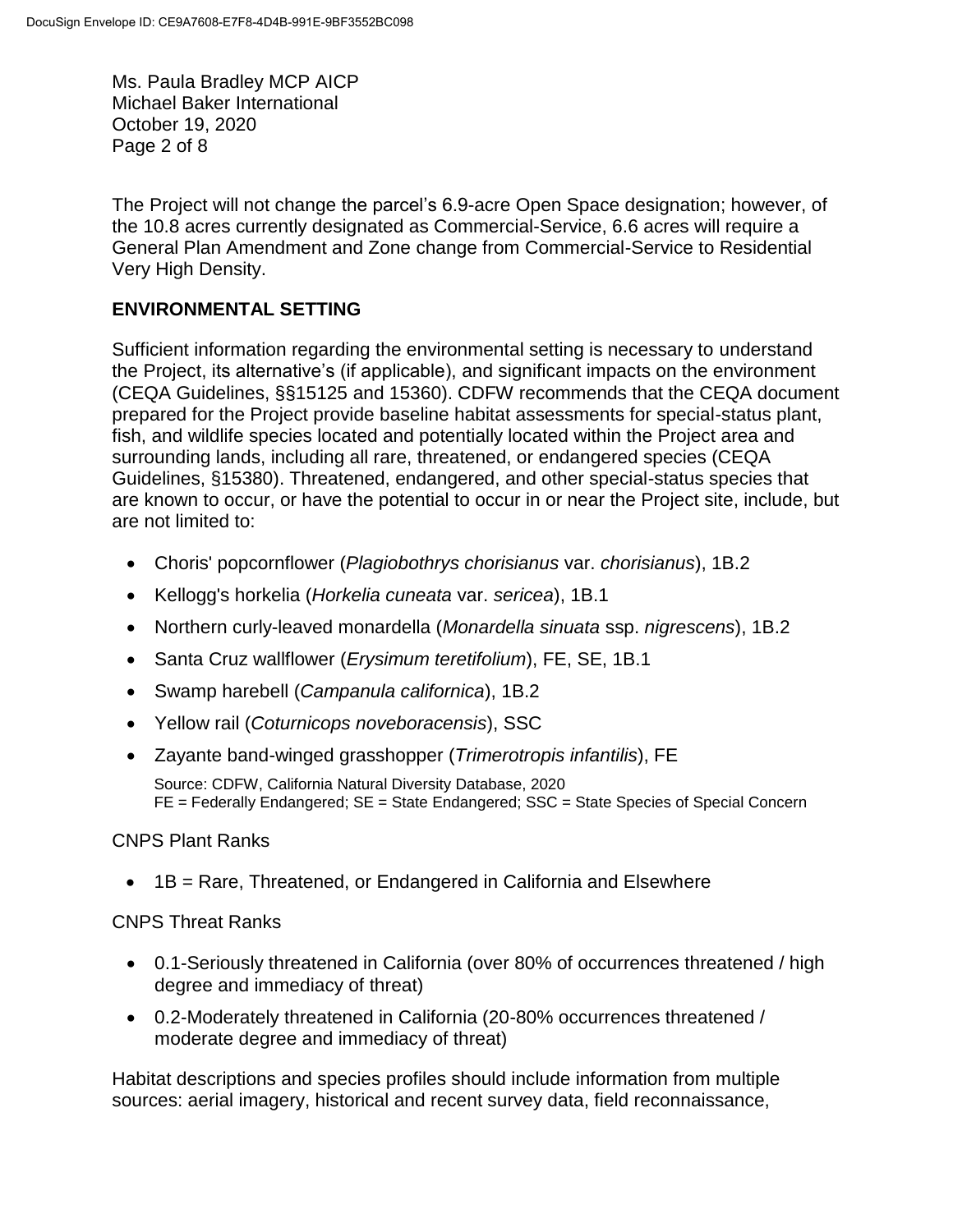Ms. Paula Bradley MCP AICP Michael Baker International October 19, 2020 Page 3 of 8

scientific literature and reports, and findings from "positive occurrence" databases such as California Natural Diversity Database (CNDDB). Based on the data and information from the habitat assessment, the CEQA document can then adequately assess which special-status species are likely to occur in the Project vicinity.

CDFW recommends that prior to Project implementation, surveys be conducted for special-status species that have the potential to occur within the Project site. Surveys should follow recommended survey protocols if available. Survey and monitoring protocols and guidelines are available at:

[https://www.wildlife.ca.gov/Conservation/Survey-Protocols.](https://www.wildlife.ca.gov/Conservation/Survey-Protocols)

Botanical surveys for special-status plant species, including those listed by the California Native Plant Society [\(http://www.cnps.org/cnps/rareplants/inventory/\)](http://www.cnps.org/cnps/rareplants/inventory/), must be conducted during the blooming period for all sensitive plant species potentially occurring within the Project area and require the identification of reference populations. Please refer to CDFW protocols for surveying and evaluating impacts to rare plants available at: [https://www.wildlife.ca.gov/Conservation/Plants.](https://www.wildlife.ca.gov/Conservation/Plants)

## **COMMENTS AND RECOMMENDATIONS**

CDFW offers the following comments and recommendations to assist the City of Scotts Valley in adequately identifying and/or mitigating the Project's significant, or potentially significant, direct and indirect impacts on biological resources.

## **General Comment**

## **COMMENT 1: Project Description**

The CEQA Guidelines (§§15124 and 15378) require that the draft Environmental Impact Report (EIR) incorporate a full Project description, including reasonably foreseeable future phases of the Project, and require that it contain sufficient information to evaluate and review the project's environmental impact. Please include a complete description of the Open Space, including but not limited to, potential trails or pedestrian walkways, fencing, maintenance, and fire management activities.

## **Specific Comments**

## **COMMENT 2: Artificial Lighting**

**Issue:** The Project could increase artificial lighting. Artificial lighting often results in light pollution, which has the potential to significantly and adversely affect biological resources.

**Evidence the impact would be significant:** Night lighting can disrupt the circadian rhythms of many species. Many wildlife species use photoperiod cues for communication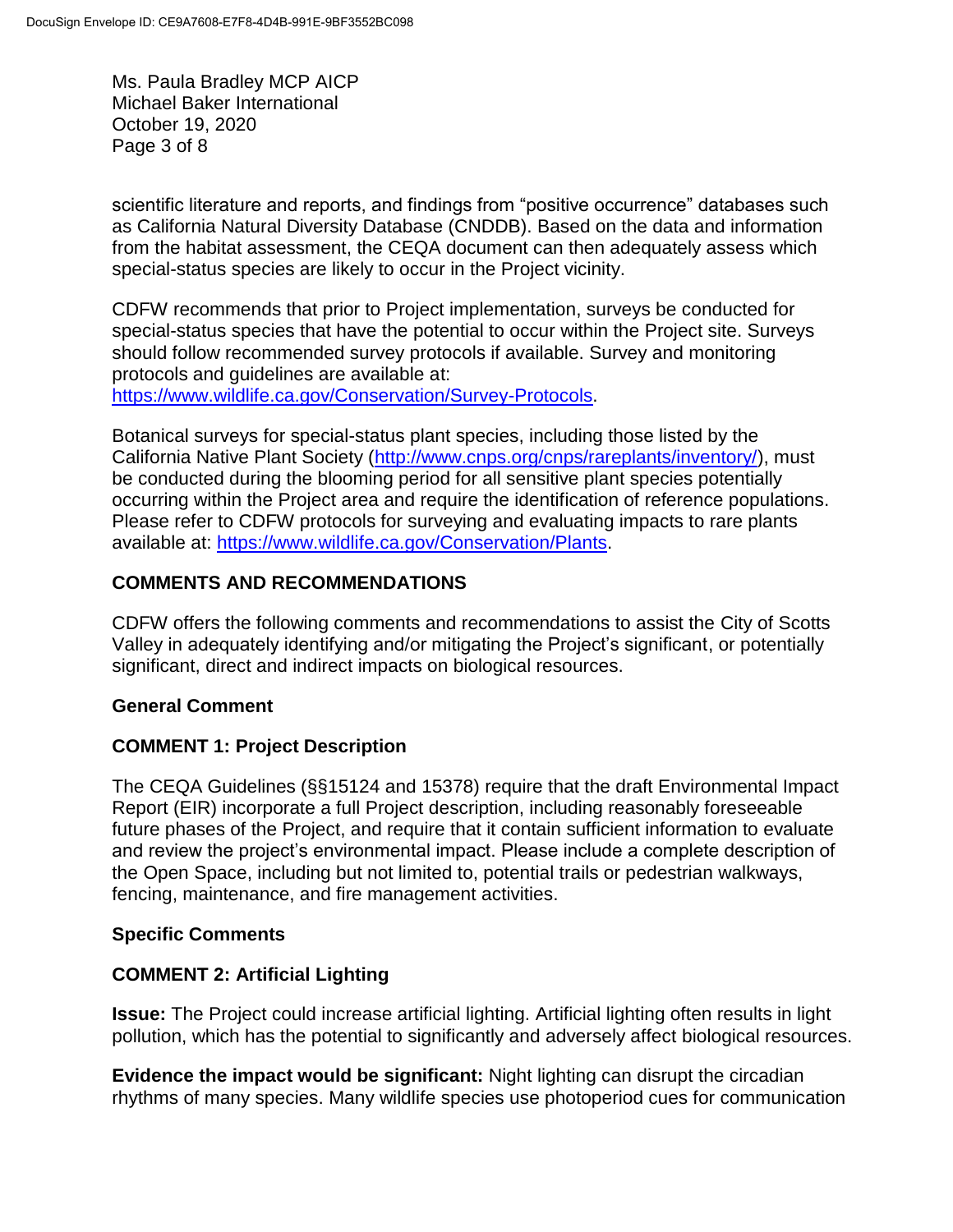Ms. Paula Bradley MCP AICP Michael Baker International October 19, 2020 Page 4 of 8

(e.g., bird song; Miller 2006), determining when to begin foraging (Stone et al. 2009), behavior thermoregulation (Beiswenger 1977), and migration (Longcore and Rich 2004).

**Recommendations to minimize significant impacts:** CDFW recommends eliminating all non-essential artificial lighting. If artificial lighting is necessary, CDFW recommends avoiding or limiting the use of artificial lights during the hours of dawn and dusk, when many wildlife species are most active. CDFW also recommends that outdoor lighting be shielded, cast downward, and does not spill over onto other properties, open spaces, or upwards into the night sky (see the International Dark-Sky Association standards at [http://darksky.org/\)](http://darksky.org/).

## **COMMENT 3: Exterior Windows**

**Issue:** The glass used for exterior building windows could result in bird collisions, which can cause bird injury and mortality.

**Evidence the impact would be significant:** Birds, typically, do not see clear or reflective glass, and can collide with glass (e.g., windows) that reflect surrounding landscape and/or habitat features (Klem and Saenger 2013, Sheppard 2019). When birds collide with glass, they can be injured or killed. In the United States, the estimated annual bird mortality is between 365-988 million birds (Loss et al. 2014).

**Recommendations to minimize significant impacts:** CDFW recommends incorporating visual signals or cues to exterior windows to prevent bird collisions. Visual signals or cues include, but are not limited to, patterns to break up reflective areas, external window films and coverings, ultraviolet patterned glass, and screens. For best practices on how to reduce bird collisions with windows, please go to the U.S. Fish and Wildlife Service's website for Buildings and Glass [\(https://www.fws.gov/birds/bird](https://www.fws.gov/birds/bird-enthusiasts/threats-to-birds/collisions/buildings-and-glass.php)[enthusiasts/threats-to-birds/collisions/buildings-and-glass.php\)](https://www.fws.gov/birds/bird-enthusiasts/threats-to-birds/collisions/buildings-and-glass.php).

## **COMMENT 4: Hydromodification**

**Issue:** The Project could increase impervious surfaces within the Project area. Impervious surfaces, stormwater systems, and storm drain outfalls have the potential to significantly affect fish and wildlife resources by altering runoff hydrograph and natural streamflow patterns.

**Evidence the impact would be significant:** Urbanization (e.g., impervious surfaces, stormwater systems, storm drain outfalls) can modify natural streamflow patterns by increasing the magnitude and frequency of high flow events and storm flows (e.g., Hollis 1975, Konrad and Booth 2005).

**Recommendations to minimize significant impacts:** CDFW recommends that storm runoff be dispersed as sheet flow through the property rather than funneled to storm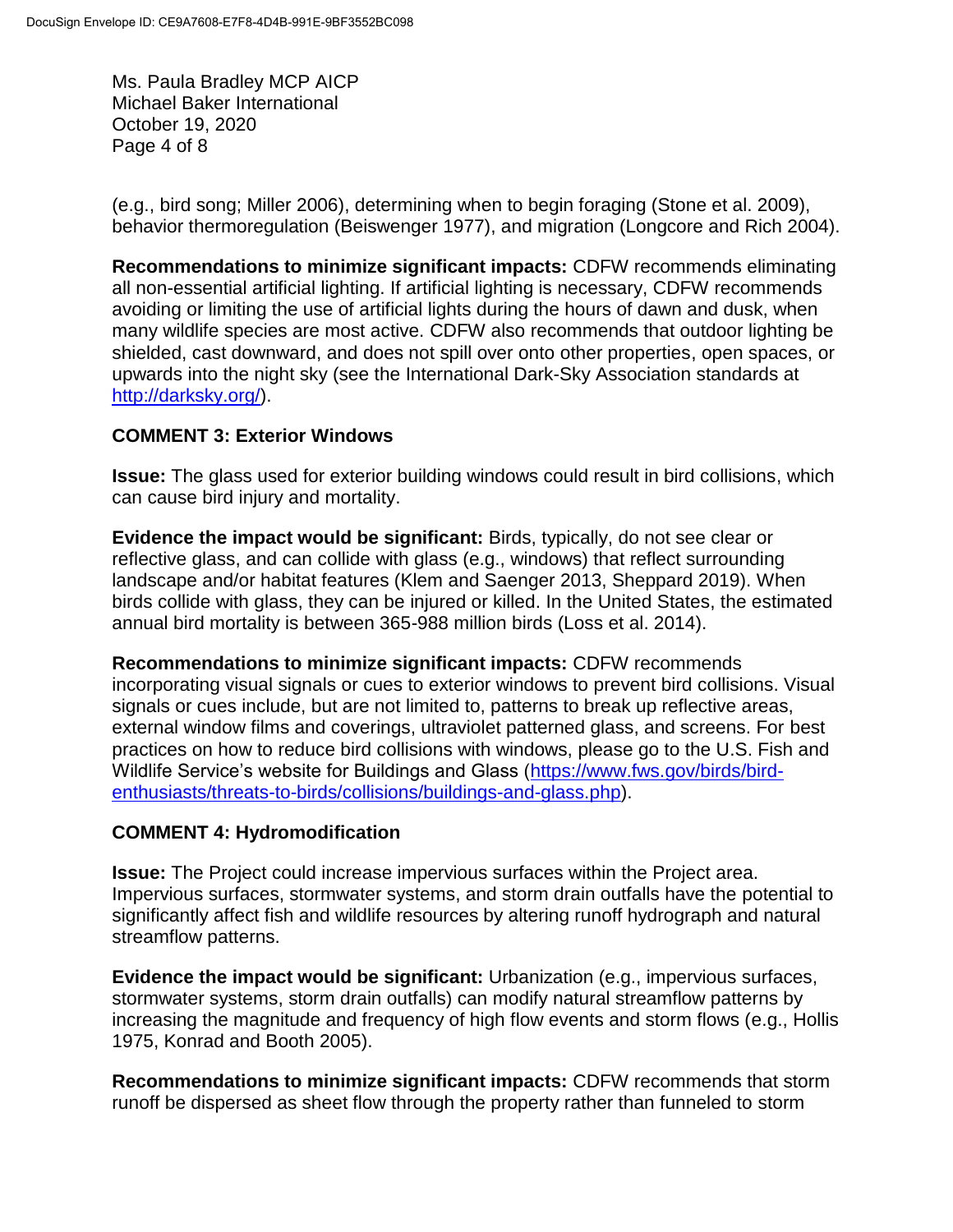Ms. Paula Bradley MCP AICP Michael Baker International October 19, 2020 Page 5 of 8

drains. CDFW also recommends incorporating permeable surfaces throughout the Project area to allow stormwater to percolate in the ground and prevent hydromodification to streamflow.

## **COMMENT 5: Nesting Birds**

**Issue:** Project construction could result in disturbance of nesting birds.

**Evidence the impact would be significant:** Noise can impact bird behavior by masking signals used for bird communication, mating, and hunting (Bottalico et al. 2015). Birds hearing can also be damaged from noise and impair the ability of birds to find or attract a mate and prevent parents from hearing calling young (Ortega 2012).

**Recommendations to minimize significant impacts:** If ground-disturbing or vegetation-disturbing activities occur during the bird breeding season (February through early-September), the Project applicant is responsible for ensuring that implementation of the Project does not result in violation of Fish and Game Codes.

To evaluate and avoid for potential impacts to nesting bird species, CDFW recommends incorporating the following mitigation measures into the Project's draft EIR, and that these measures be made conditions of approval for the Project.

## **Recommended Mitigation Measure 1: Nesting Bird Surveys**

If ground-disturbing or vegetation-disturbing activities occur during the bird breeding season, CDFW recommends that a qualified avian biologist conduct pre-Project activity nesting bird surveys no more than seven (7) days prior to the start of ground or vegetation disturbance and if there is a four day or more lapse in ground or vegetation disturbance. CDFW recommends that nesting bird surveys cover a sufficient area around the Project area to identify nests and determine their status. A sufficient area means any area potentially affected by the Project.

During nesting bird surveys, CDFW recommends that a qualified avian biologist establish behavioral baseline of all identified nests. During Project activities, CDFW recommends having the qualified avian biologist continuously monitor nests to detect behavioral changes resulting from Project activities. If behavioral changes occur, CDFW recommends stopping the activity, that is causing the behavioral change, and consulting with a qualified avian biologist on additional avoidance and minimization measures.

## **Recommended Mitigation Measure 2: Nesting Bird Buffers**

During Project activities, if continuous monitoring of nests by a qualified avian biologist is not feasible, CDFW recommends a minimum no-disturbance buffer of 250 feet around active nests of non-listed bird species and a 1,000-foot no-disturbance buffer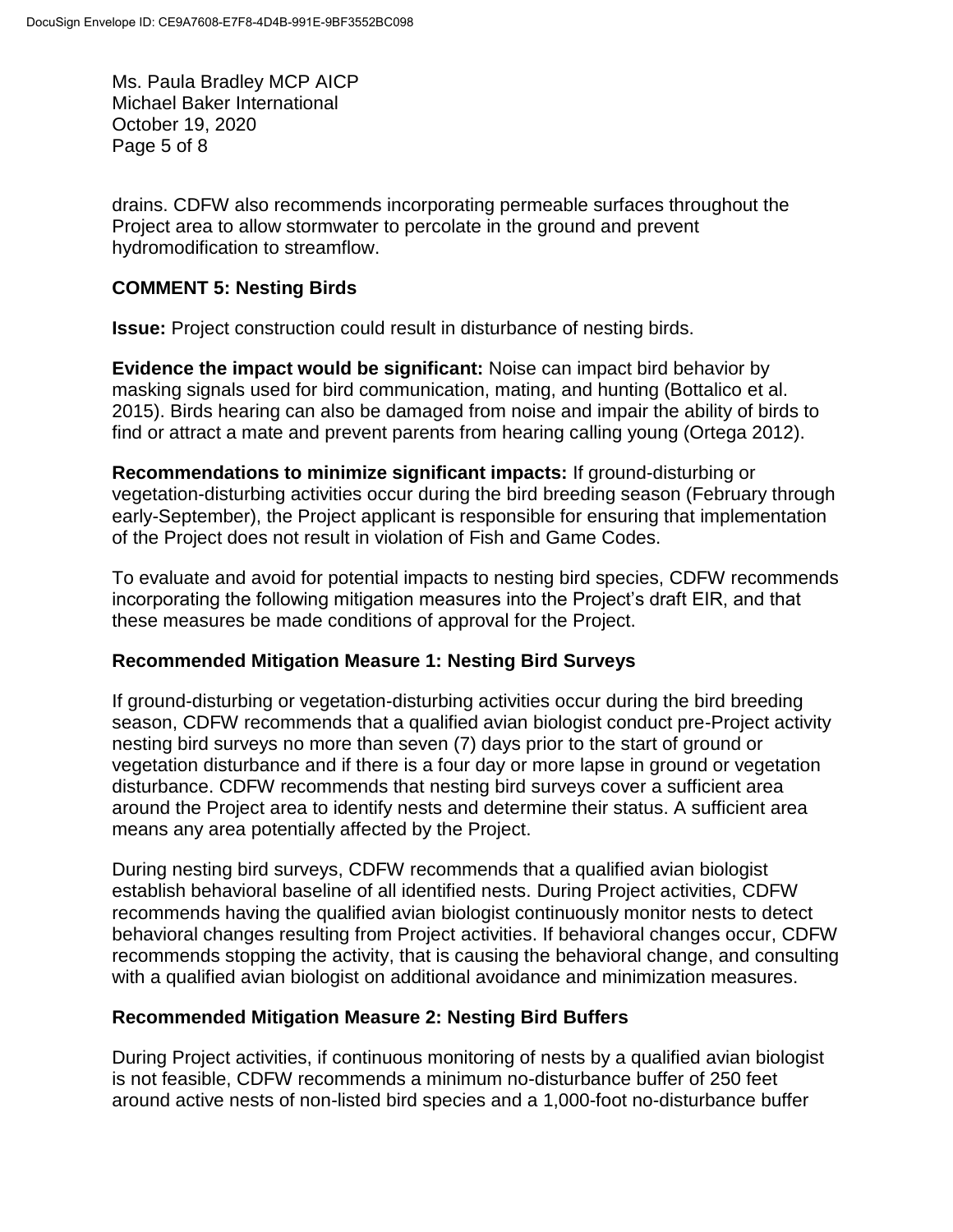Ms. Paula Bradley MCP AICP Michael Baker International October 19, 2020 Page 6 of 8

around active nests of non-listed raptors. These buffers are advised to remain in place until the breeding season has ended or until a qualified avian biologist has determined that the birds have fledged and are no longer reliant upon the nest or on-site parental care for survival. Variance from these no-disturbance buffers is possible when there is compelling biological or ecological reason to do so, such as when the Project area would be concealed from a nest site by topography. CDFW recommends that a qualified avian biologist advise and support any variance from these buffers.

## **REGULATORY REQUIREMENTS**

## **California Endangered Species Act**

Please be advised that a CESA Permit must be obtained if the Project has the potential to result in "take" of plants or animals listed under CESA, either during construction or over the life of the Project. Issuance of a CESA Permit is subject to CEQA documentation; the CEQA document must specify impacts, mitigation measures, and a mitigation monitoring and reporting program. If the Project will impact CESA listed species, early consultation is encouraged, as significant modification to the Project and mitigation measures may be required in order to obtain a CESA Permit.

CEQA requires a Mandatory Finding of Significance if a project is likely to substantially impact threatened or endangered species (CEQA section 21001(c), 21083, and CEQA Guidelines section 15380, 15064, 15065). Impacts must be avoided or mitigated to lessthan-significant levels unless the CEQA Lead Agency makes and supports Findings of Overriding Consideration (FOC). The CEQA Lead Agency's FOC does not eliminate the Project proponent's obligation to comply with Fish and Game Code section 2080.

## **Lake and Streambed Alteration Program**

Notification is required, pursuant to CDFW's LSA Program (Fish and Game Code section 1600 et. seq.) for any Project-related activities that will substantially divert or obstruct the natural flow; change or use material from the bed, channel, or bank including associated riparian or wetland resources; or deposit or dispose of material where it may pass into a river, lake or stream. Work within ephemeral streams, washes, watercourses with a subsurface flow, and floodplains are subject to notification requirements. CDFW, as a Responsible Agency under CEQA, will consider the CEQA document for the Project. CDFW may not execute the final LSA Agreement until it has complied with CEQA (Public Resources Code section 21000 et seq.) as the responsible agency.

## **Nesting Birds**

CDFW has jurisdiction over actions that may result in the disturbance or destruction of active nest sites or the unauthorized take of birds. Fish and Game Code sections protecting birds, their eggs, and nests include 3503 (regarding unlawful take,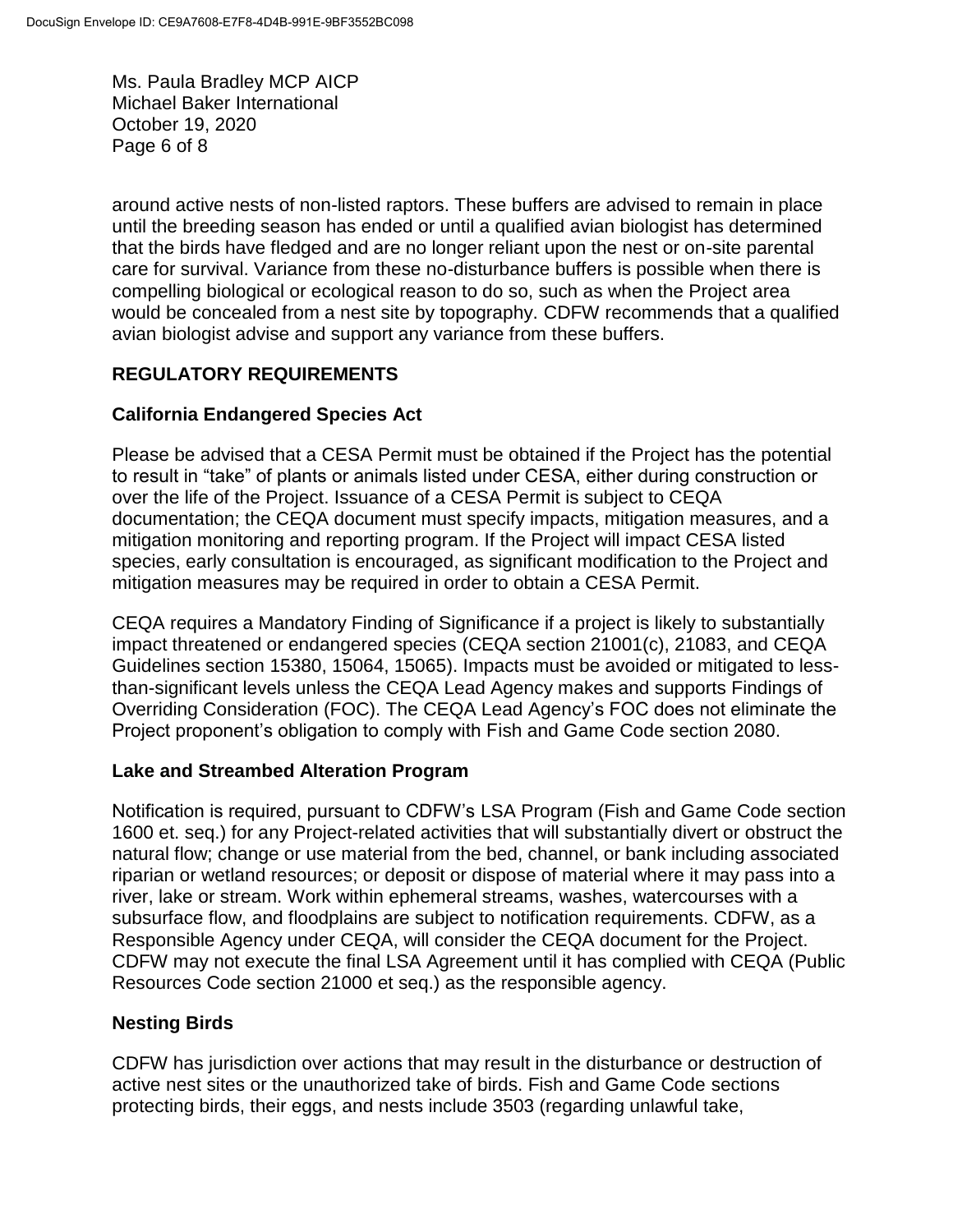Ms. Paula Bradley MCP AICP Michael Baker International October 19, 2020 Page 7 of 8

possession or needless destruction of the nests or eggs of any bird), 3503.5 (regarding the take, possession or destruction of any birds-of-prey or their nests or eggs), and 3513 (regarding unlawful take of any migratory nongame bird). Fully protected species may not be taken or possessed at any time (Fish and Game Code Section 3511). Migratory raptors are also protected under the federal Migratory Bird Treaty Act.

#### **FILING FEES**

CDFW anticipates that the Project will have an impact on fish and/or wildlife, and assessment of filing fees is necessary (Fish and Game Code, section 711.4; Pub. Resources Code, section 21089). Fees are payable upon filing of the Notice of Determination by the Lead Agency and serve to help defray the cost of environmental review by CDFW.

Thank you for the opportunity to comment on the Project's NOP. If you have any questions regarding this letter or for further coordination with CDFW, please contact Ms. Monica Oey, Environmental Scientist at (707) 428-2088 or [Monica.Oey@wildlife.ca.gov;](mailto:Monica.Oey@wildlife.ca.gov) or. Mr. Wes Stokes, Senior Environmental Scientist (Supervisory), at [Wesley.Stokes@wildlife.ca.gov.](mailto:Wesley.Stokes@wildlife.ca.gov)

Sincerely,

-DocuSianed by: Gregs Erickson Gregg Erickson)<br>Gregg Erickson Regional Manager Bay Delta Region

ec: State Clearinghouse

#### **REFERENCES**

- Beiswenger, R. E. 1977. Diet patterns of aggregative behavior in tadpoles of Bufo americanus, in relation to light and temperature. Ecology 58:98–108.
- Bottalico, Pasquale & Spoglianti, Dorina & Bertetti, Carlo & Falossi, Marco. 2015. Effect of noise generated by construction sites on birds, paper presented at Internoise 2015, International Congress and Exposition on Noise Control Engineering.
- Klem, D. and P. G. Saenger. 2013. Evaluating the Effectiveness of Select Visual Signals to Prevent Bird-window Collisions. The Wilson Journal of Ornithology 125(2):406-411.